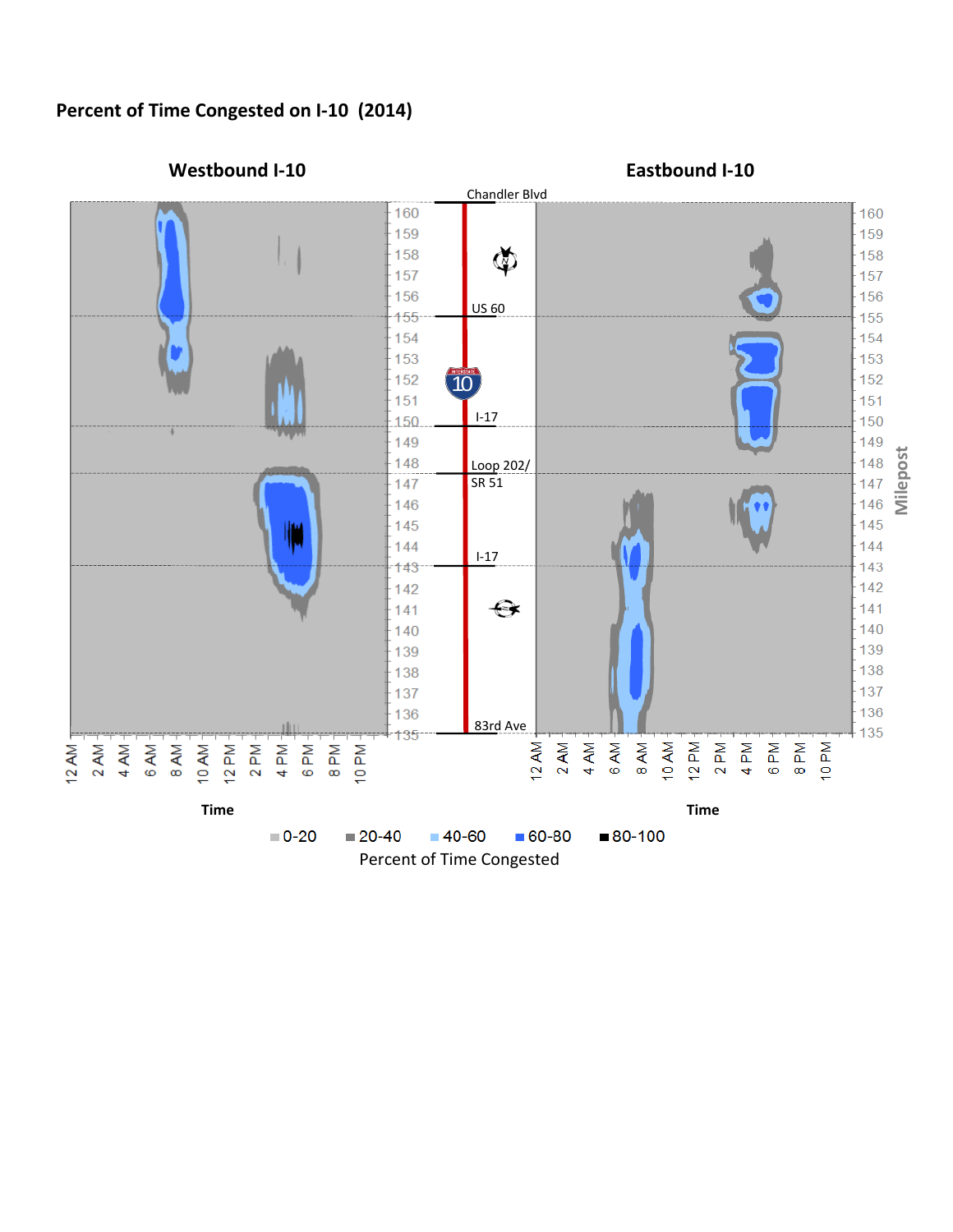# **Percent of Time Congested on I-10 (2014)**



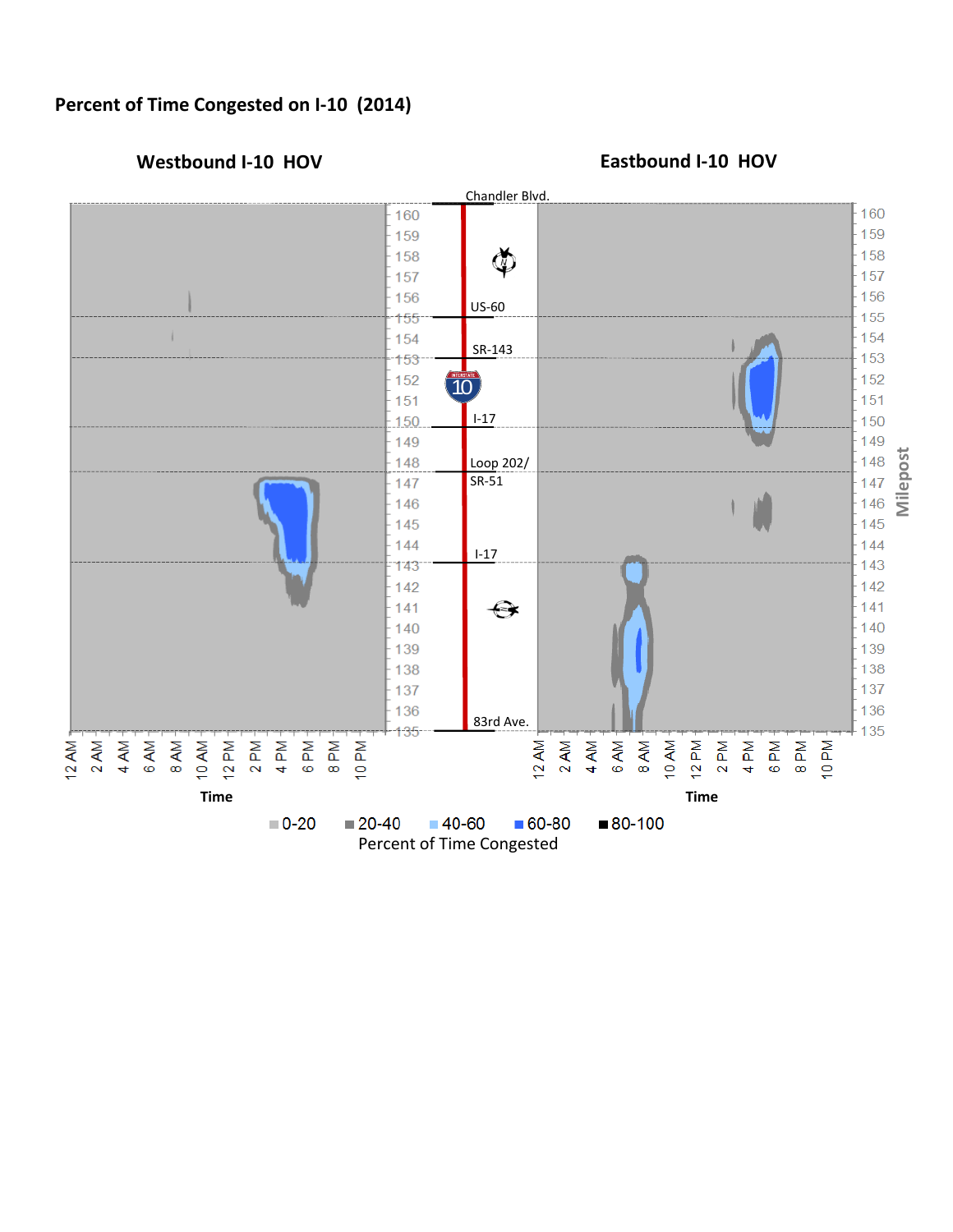

#### **Percent of Time Congested on I-17 (2014)**



**Southbound I-17 HOV Northbound I-17 HOV**

214 213

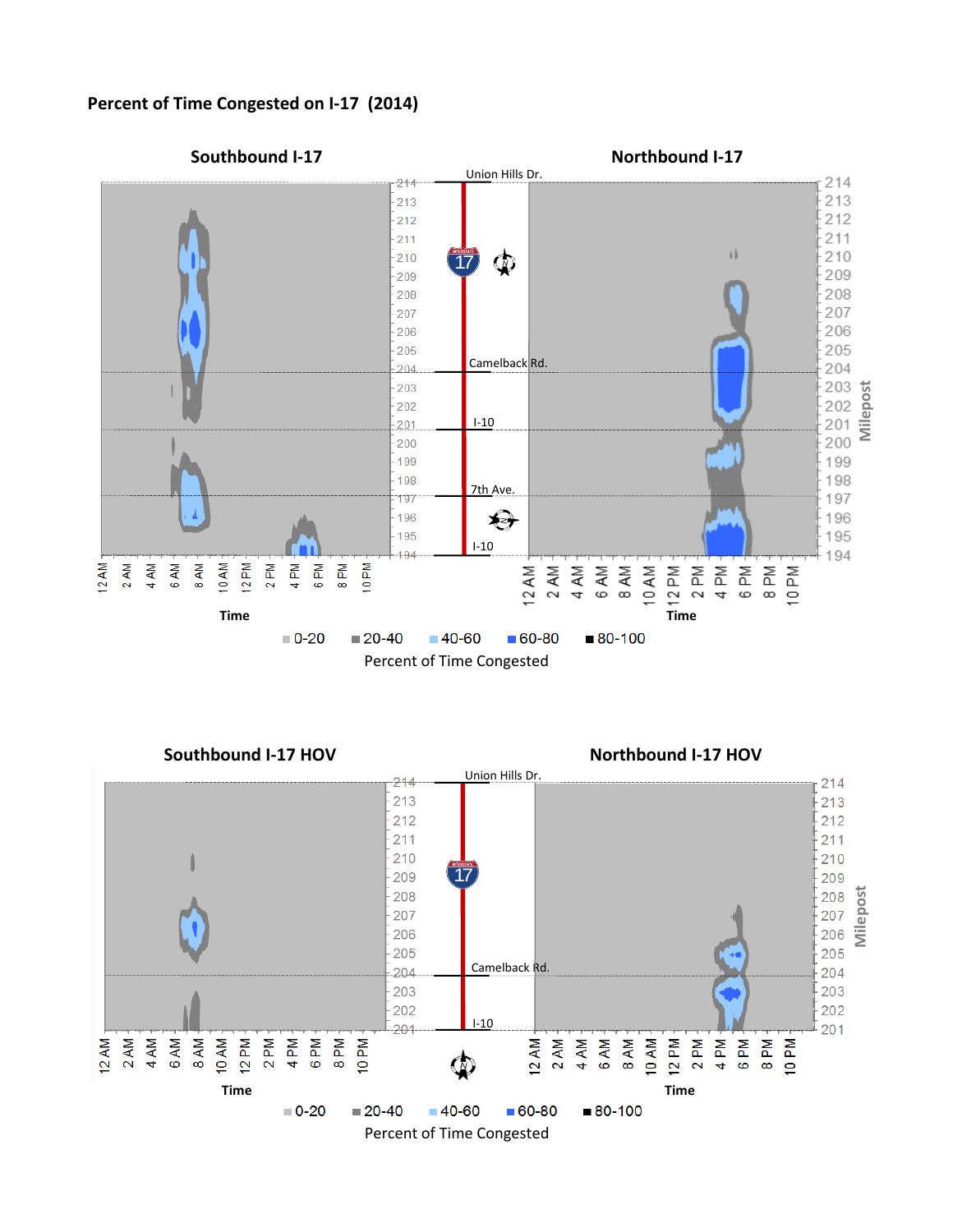### **Percent of Time Congested on SR 51 (2014)**



**Southbound SR 51 HOV Northbound SR 51 HOV**

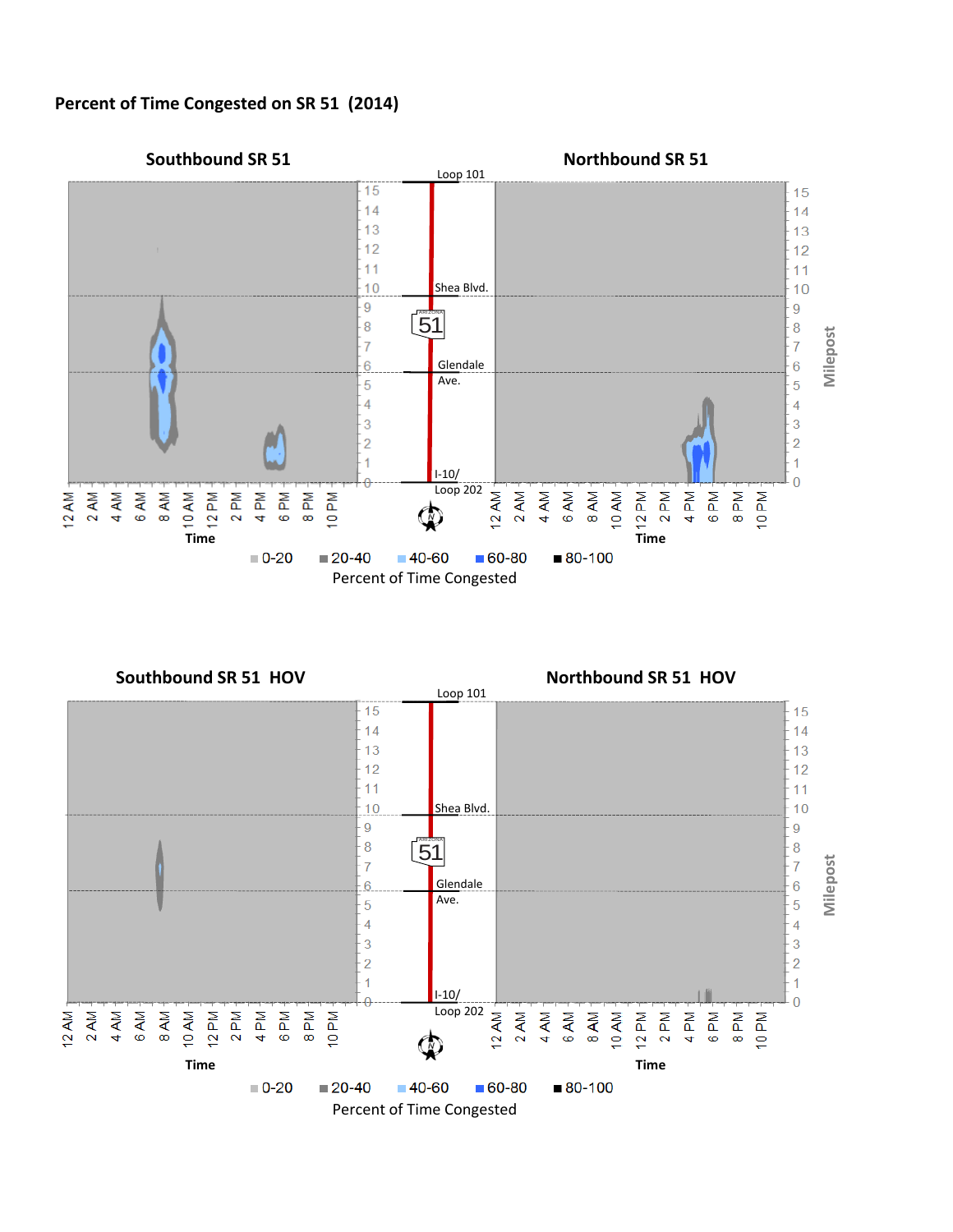

#### **Percent of Time Congested on Loop 202 (2014)**

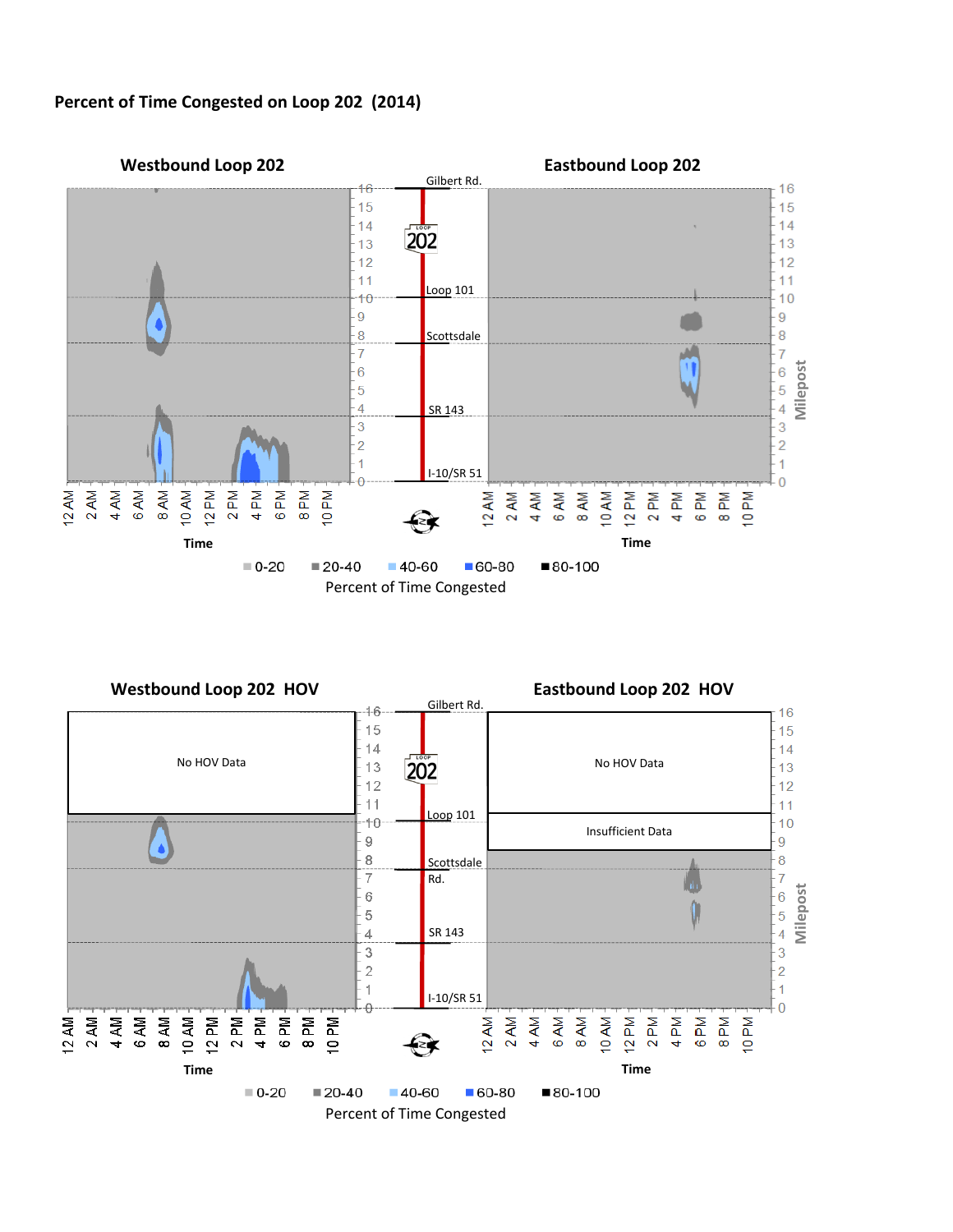## **Percent of Time Congested on US 60 (2014)**



Percent of Time Congested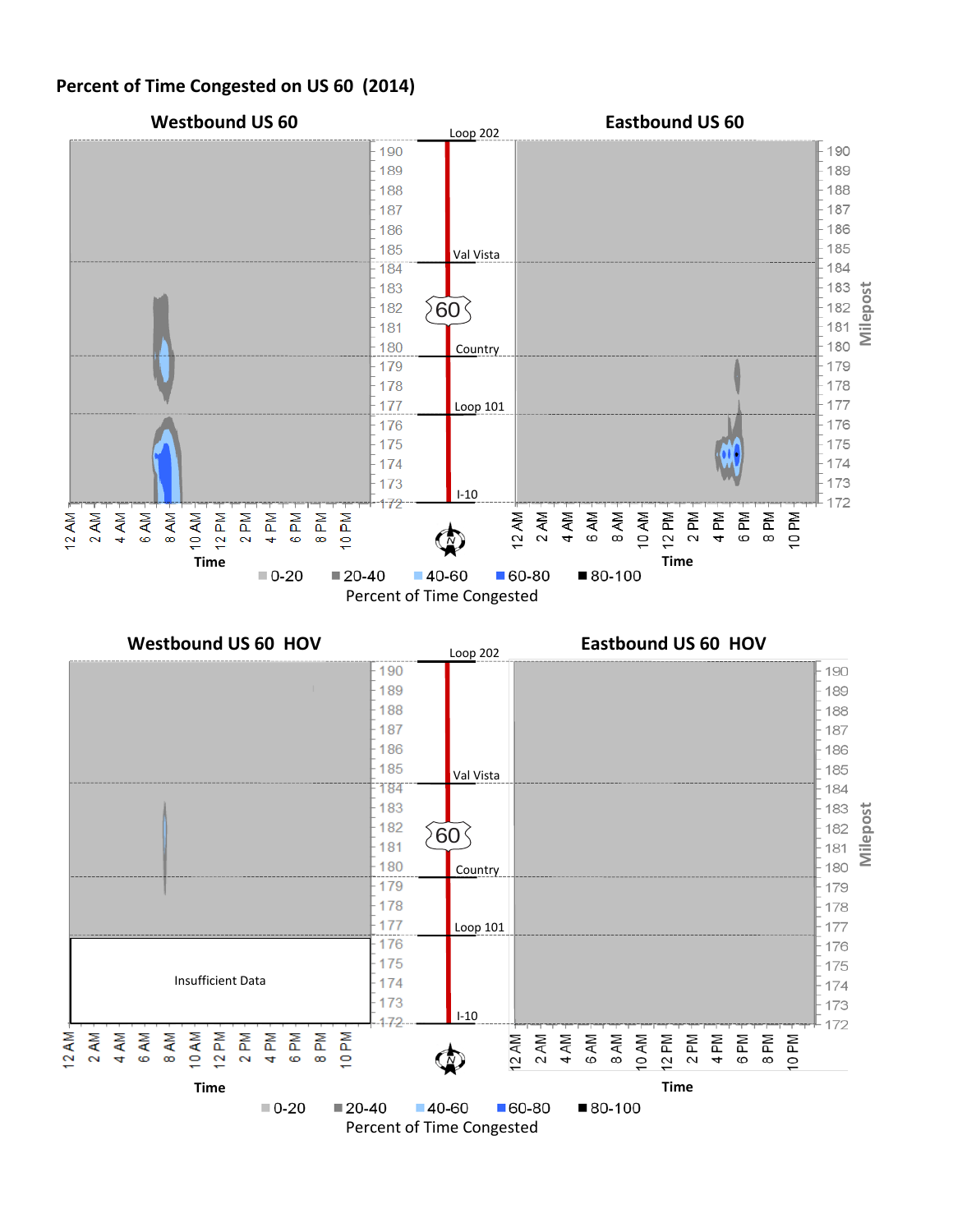# **Percent of Time Congested on Loop 101 (2014)**

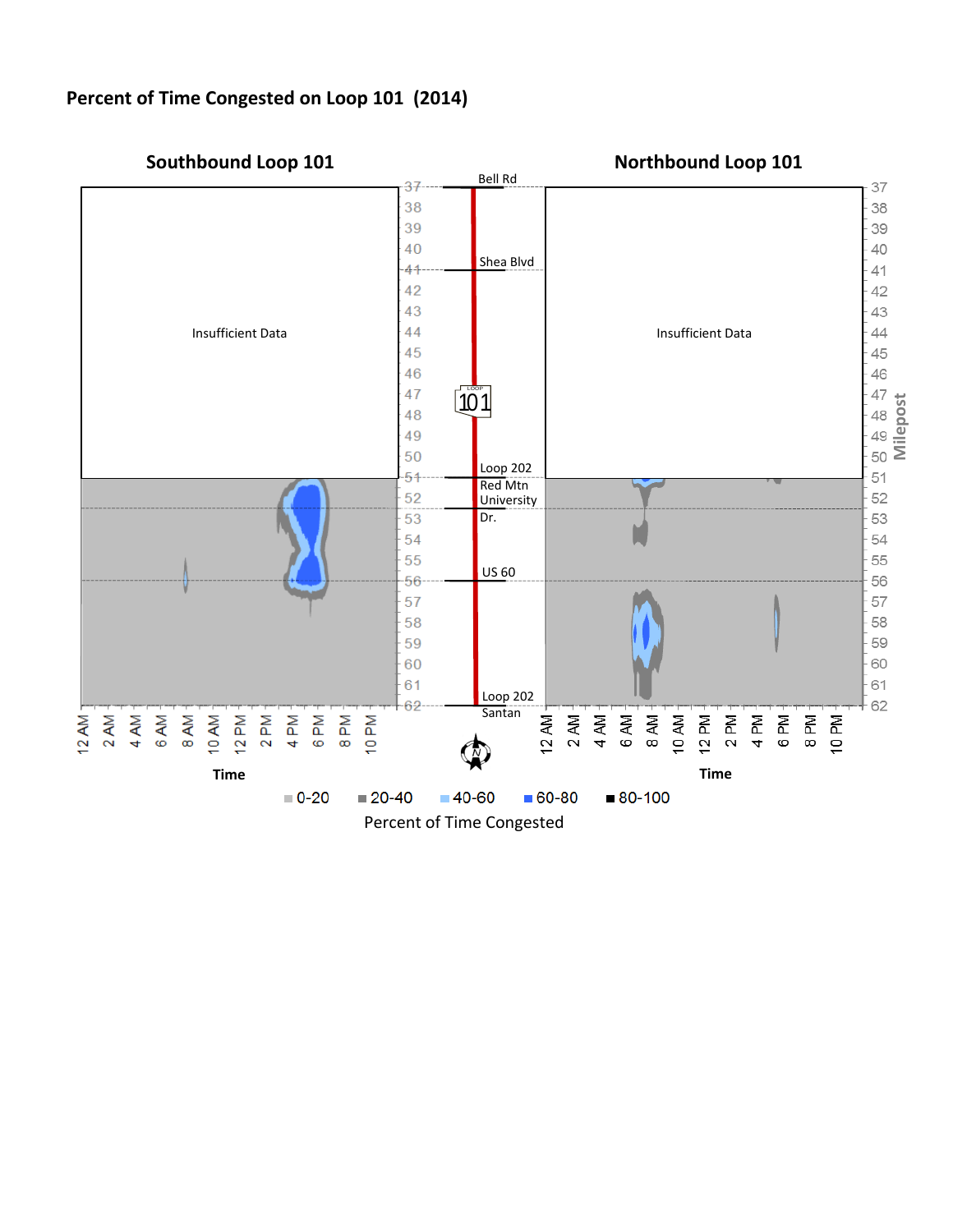## **Percent of Time Congested on Loop 101 (2014)**